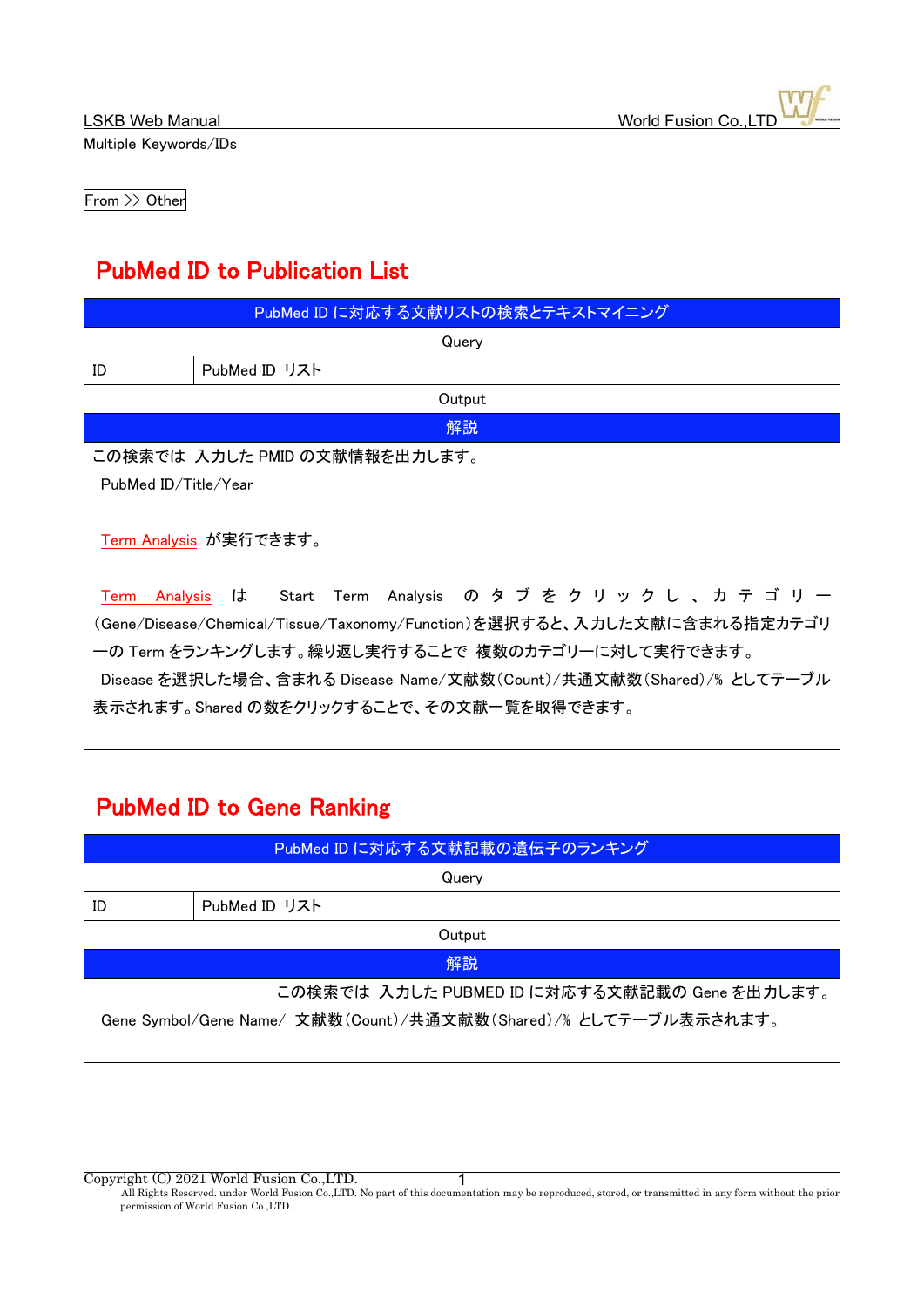### PubMed ID to Disease Ranking

| PubMed ID に対応する文献記載の疾患のランキング                           |               |  |
|--------------------------------------------------------|---------------|--|
| Querv                                                  |               |  |
| ID                                                     | PubMed ID リスト |  |
| Output                                                 |               |  |
| 解説                                                     |               |  |
| この検索では 入力した PubMed ID に対応する文献記載の Disease を出力します。       |               |  |
| Disease Name/文献数(Count)/共通文献数(Shared)/% としてテーブル表示されます。 |               |  |

## PubMed ID to Chemical Ranking

| PubMed ID に対応する文献記載の化合物のランキング                           |               |  |
|---------------------------------------------------------|---------------|--|
| Querv                                                   |               |  |
| ID                                                      | PubMed ID リスト |  |
| Output                                                  |               |  |
| 解説                                                      |               |  |
| この検索では 入力した PubMed ID に対応する文献記載の Chemical を出力します。       |               |  |
| Chemical Name/文献数(Count)/共通文献数(Shared)/% としてテーブル表示されます。 |               |  |

### PubMed ID to Tissue Ranking

| PubMed ID に対応する文献記載の組織のランキング                           |               |  |
|--------------------------------------------------------|---------------|--|
| Querv                                                  |               |  |
| ID                                                     | PubMed ID リスト |  |
| Output                                                 |               |  |
| 解説                                                     |               |  |
| この検索では 入力した PubMed ID に対応する文献記載の Tissue を出力します。        |               |  |
| Tissue Name/ 文献数(Count)/共通文献数(Shared)/% としてテーブル表示されます。 |               |  |